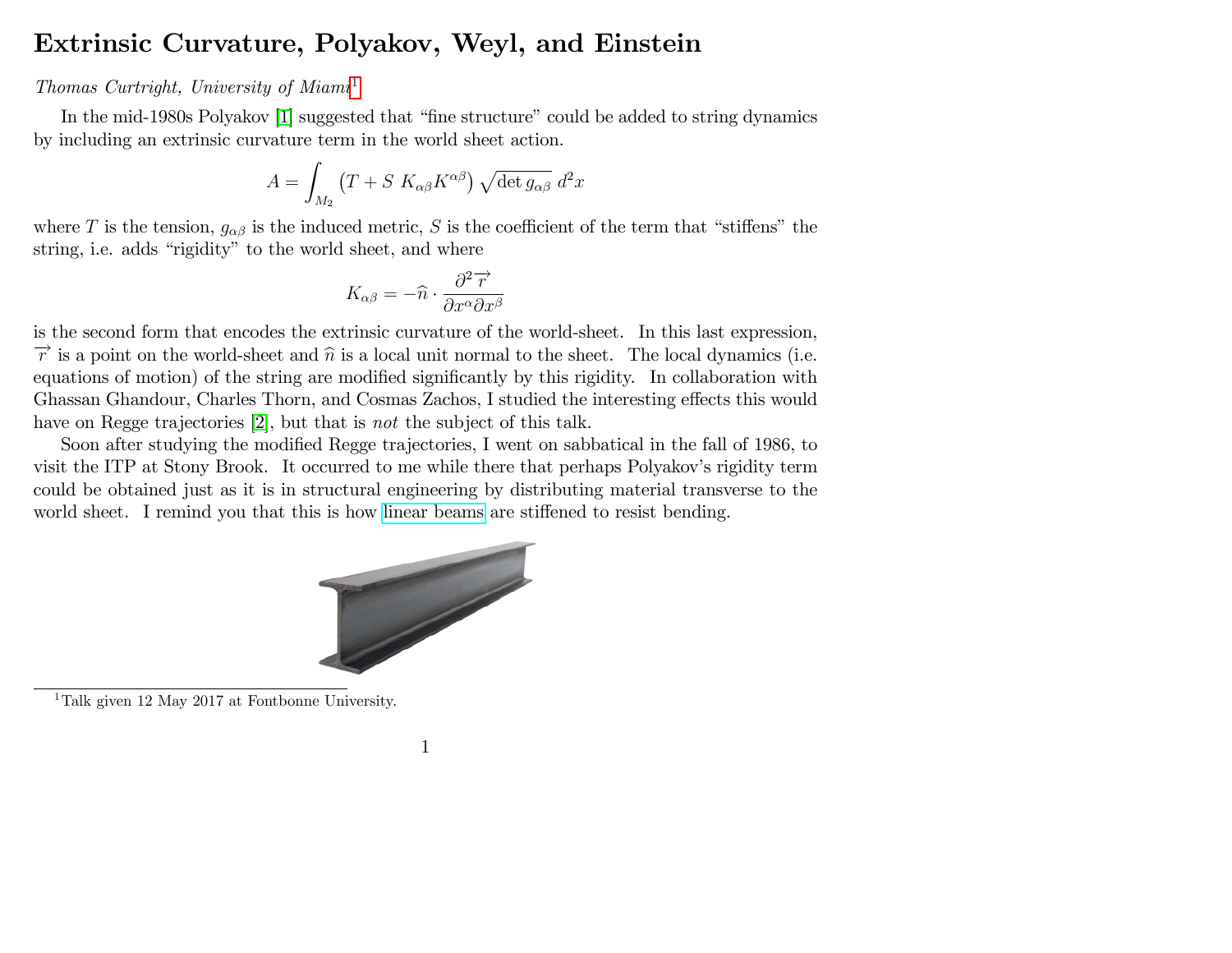But a transverse thickening of the string world-sheet would just turn it into a membrane worldvolume. So I spent some time thinking about membranes, supermembranes, and all that. I gave several talks about my work, including a weekly lecture course at Yale in the first half of 1987, and I wrote a couple of papers on the subject [\[3\]](#page-9-2). The last of these was based on a lecture I gave at a conference in Copenhagen during the fall of 1987 while I was a visiting scientist at CERN.

Unfortunately, my original idea to stiffen the world-sheet did not work. Here's why. It takes only a simple calculation to understand what is going on. For visualization purposes, I work in Euclidean space.

Consider a spherical world-sheet thickened to become a world-volume, namely, the volume between two concentric spheres of radii  $r - \varepsilon$  and  $r + \varepsilon$ , shown here in cross-section.<sup>[2](#page-1-0)</sup>



<span id="page-1-0"></span><sup>&</sup>lt;sup>2</sup>This simple calculation can be found in the physics literature [\[4\]](#page-9-3). I thank Eduardo Guendelman for bringing this paper to my attention.

<sup>2</sup>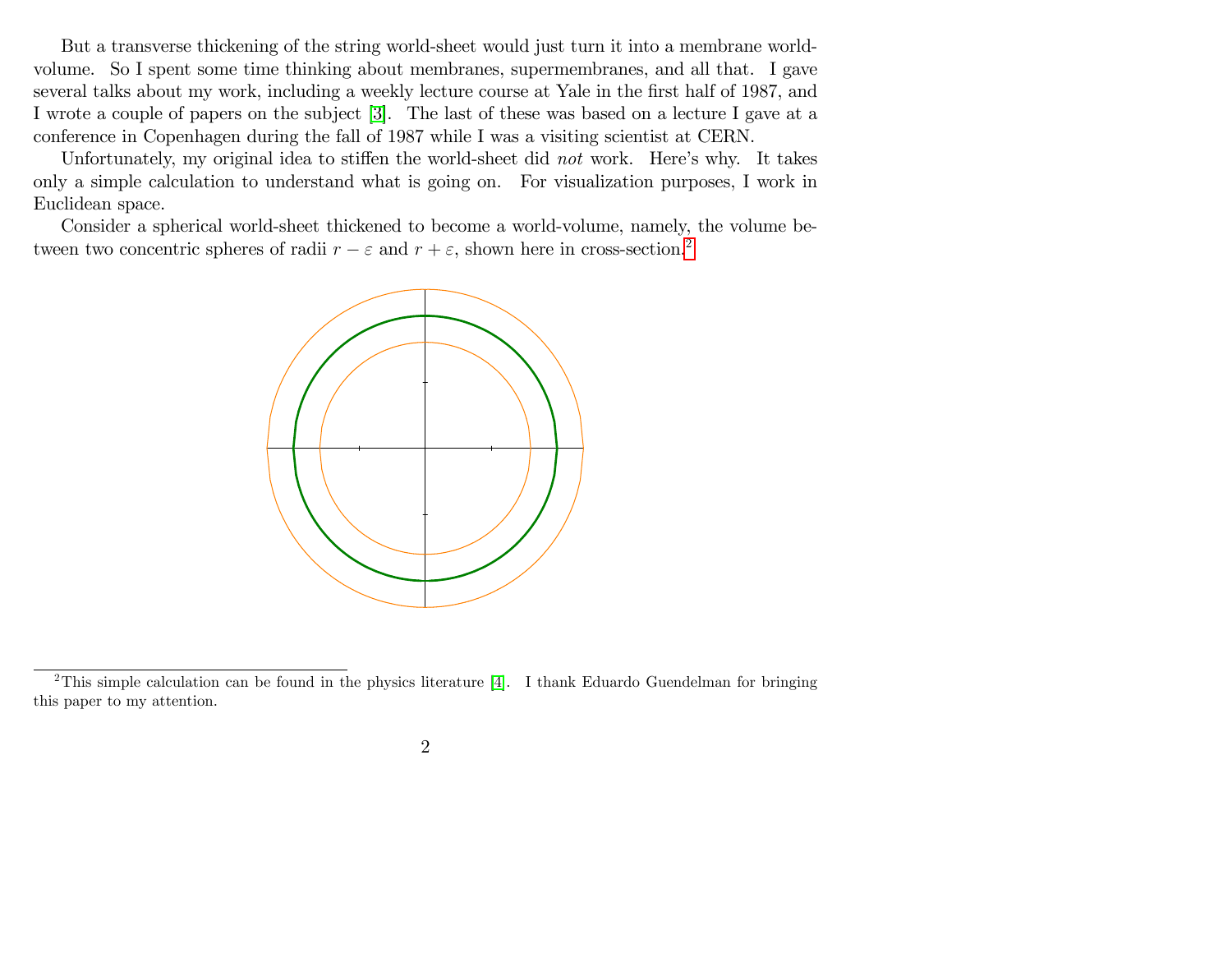The volume of the region between the concentric orange spheres is

$$
V = \frac{4\pi}{3} \left( (r + \varepsilon)^3 - (r - \varepsilon)^3 \right)
$$

$$
= 4\pi r^2 \times 2\varepsilon \left( 1 + \frac{\varepsilon^2}{3r^2} \right)
$$

which may be written in a suggestive way as

$$
V = 4\pi r^2 \int_{-\varepsilon}^{\varepsilon} \det \begin{pmatrix} 1 + y/r & 0\\ 0 & 1 + y/r \end{pmatrix} dy
$$

So, thinking of this as the world-volume of a membrane with surface tension  $T_2$ , the membrane action would be  $\mathcal{L}$ 

$$
A_2 = T_2 V = 4\pi r^2 \times 2\varepsilon T_2 \left( 1 + \frac{\varepsilon^2}{3r^2} \right)
$$

In fact this is just the modified action of a string, whose world-sheet is the sphere of radius  $r$  with  $\operatorname{effective}$  tension

$$
T=2\varepsilon T_2
$$

and which includes a curvature term given by

$$
C=\frac{T\varepsilon^2}{3r^2}
$$

At first glance, this would seem to be the Polyakov action with  $S \propto T \varepsilon^2$ , so did this simple thickening of the world-sheet actually do the job to induce rigidity?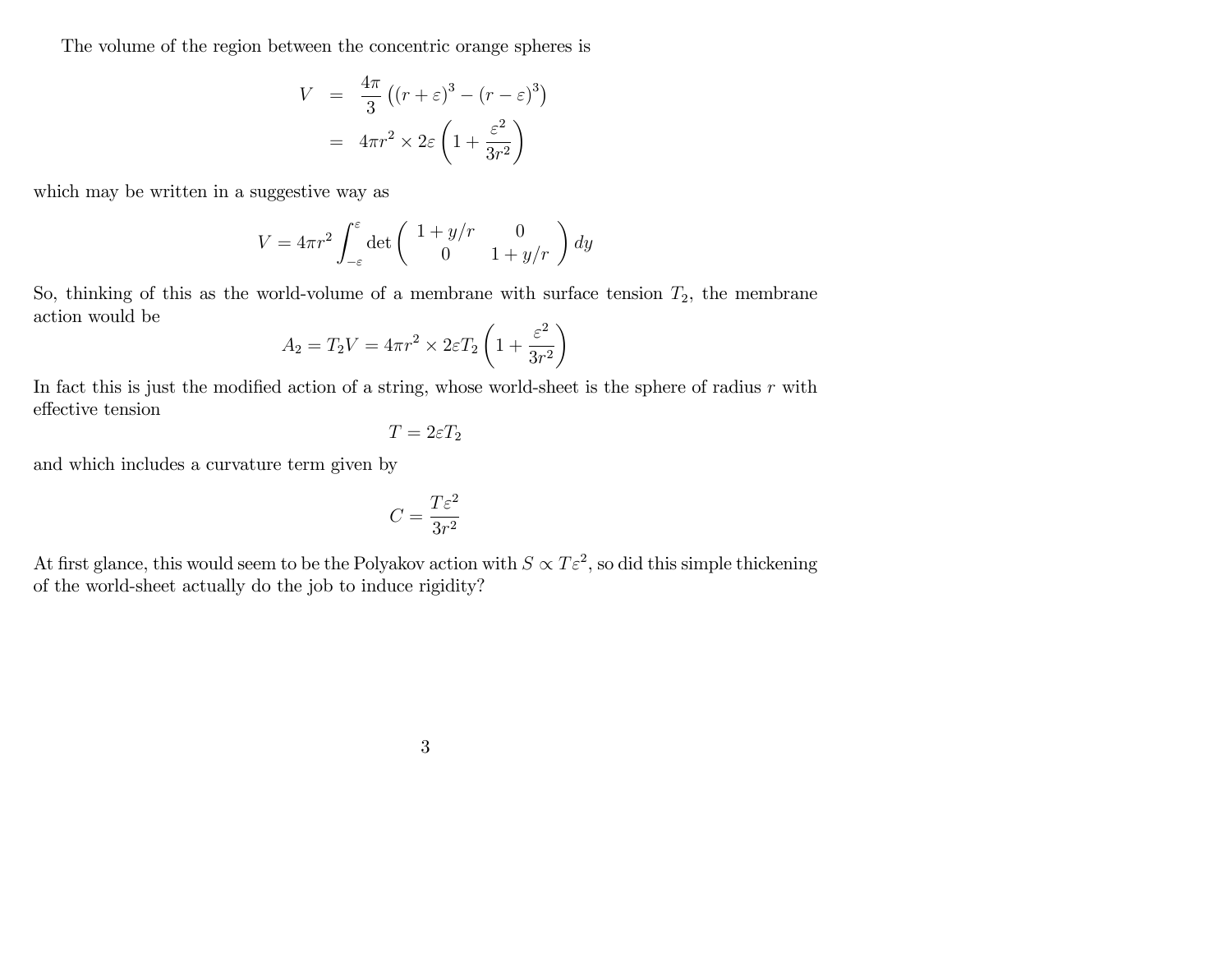Well, no. Close perhaps, but no cigar! This curvature term actually involves the intrinsic scalar curvature

$$
R = (K_{\alpha}^{\alpha})^2 - K_{\alpha\beta}K^{\alpha\beta}
$$

and not just  $K_{\alpha\beta}K^{\alpha\beta}$ . Viewed as a modified string action, the integral of the intrinsic scalar curvature over the world-sheet would give the topological Euler characteristic, and would not modify the local dynamics of the string.

To confirm this, instead of a sphere consider a right circular cylinder of length  $L$  and radius r. As a surface, this has no intrinsic curvature, i.e.  $R = 0$ , since one of the radii of curvature is infinite, although it does have extrinsic curvature  $K_{\alpha\beta}K^{\alpha\beta} = 1/r^2$ . Repeating the previous simple calculation for concentric cylinders now gives a volume between the cylinders of

$$
V = \pi ((r + \varepsilon)^2 - (r - \varepsilon)^2) L
$$
  
=  $2\pi r L \times 2\varepsilon$   
=  $2\pi r L \int_{-\varepsilon}^{\varepsilon} det \begin{pmatrix} 1 + y/r & 0 \\ 0 & 1 + 0 \end{pmatrix} dy$ 

Thus the action for this membrane world-volume would be

$$
A_2 = T_2 V = 2\pi r L \times 2\varepsilon T_2 \left(1 + \frac{0}{r^2}\right)
$$

Viewed as a string with a cylindrical world-sheet, this again has an effective tension  $T = 2\varepsilon T_2$ , but now there is no induced curvature term.

I considered higher dimensional generalizations, but the story was always the same, when computed as above: No induced Polyakov curvature term. Only intrinsic curvature terms are obtained.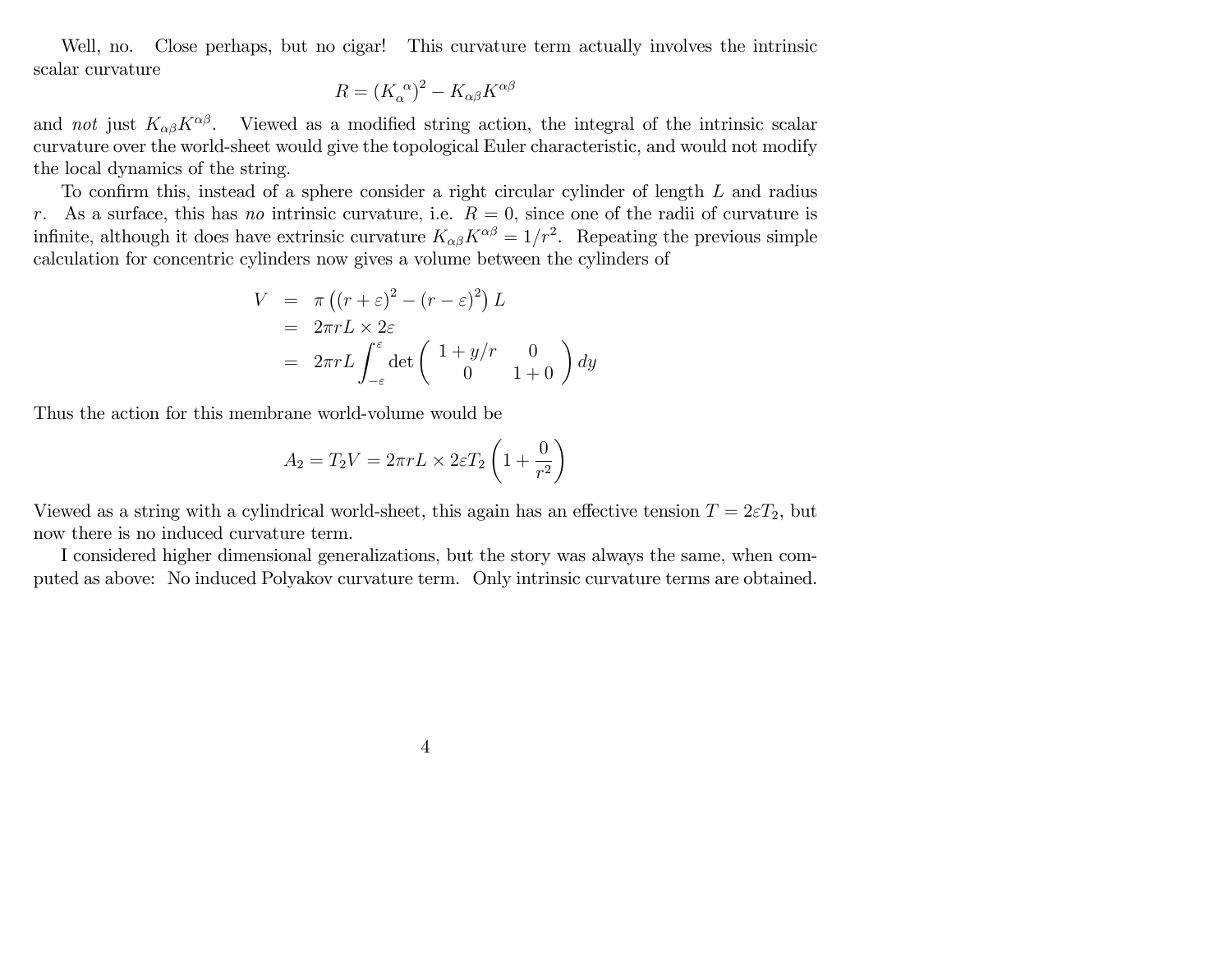But later on, Ulf Lindstrom rose to the challenge [\[5\]](#page-9-4) and pointed out how Polyakov's extrinsic curvature term could be obtained by embedding the membrane in an extra spatial dimension, and then taking a limit where both the size of the extra dimension and the thickness of the membrane world-volume simultaneously went to zero. The calculation above is not applicable in that case, for reasons that I will indicate below (if they are not already obvious). I have not checked Ulf's calculation, but I have no reason to doubt it. While there was a bit of regret on my part for not having done the calculation that Ulf did, I took solace in the fact that he gave me some credit for the essential idea. As he said:

Polyakov introduces the rigidity term in the string action in an attempt to find a string that will correspond to QCD in some limit. In this context it seems natural to try to interpret the rigidity term as a "memory" of additional dimensions that otherwise play no role in this limit  $\mathbb{H}^1$ . In the present letter we show that the rigidity term in Polyakov's rigid string action formally may be obtained via compactification from a higher dimensional membrane.

<sup>#1</sup> This point of view has been emphasized e.g. in ref. [9].

[9] T.L. Curtright, private communication.

Although, it would have been even more comforting had he cited one of my published papers on the subject.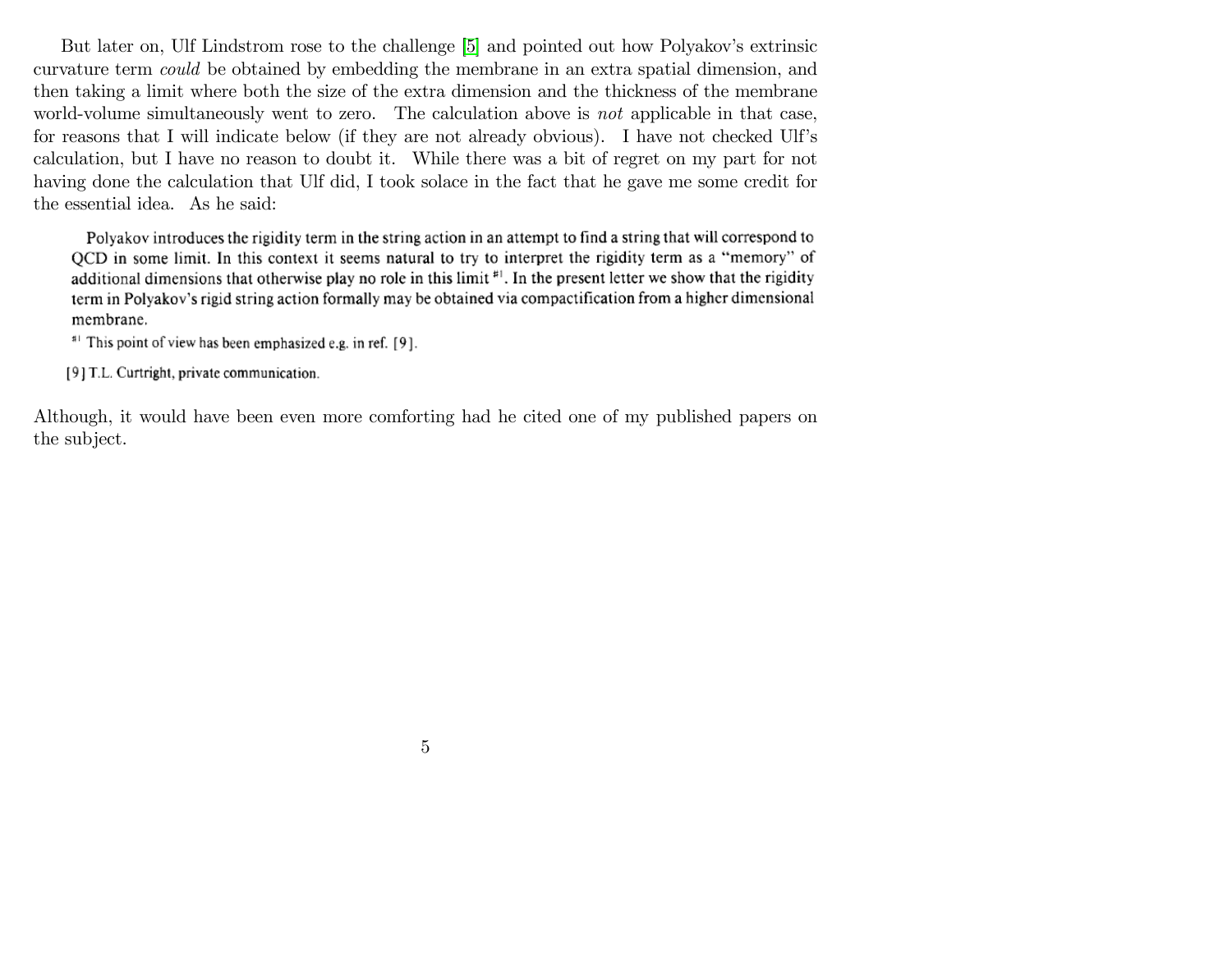Anyway, how does it go in higher dimensions? If you embed a curved  $n$  dimensional submanifold into a higher N dimensional Euclidean space then for a "tubular" embedding, analogous to what I did above for concentric spheres and cylinders, the volume element in the full space is given by

$$
d^N X = \sqrt{\det g_{\alpha\beta}} d^n x \det \left( 1 + \sum_{a=1}^{N-n} y^a \mathbb{K}^{(a)} \right) d^{N-n} y
$$

where  $g_{\alpha\beta}$ , for  $\alpha, \beta = 1, \dots, n$ , is the metric on the submanifold,  $\overrightarrow{y}$  are points in the  $N - n$ dimensional ambient space surrounding the submanifold, and

$$
\mathbb{K}_{\alpha\beta}^{(a)} = -g^{\alpha\gamma} \widehat{n}^{(a)} \cdot \frac{\partial^2 \overrightarrow{r}}{\partial x^{\gamma} \partial x^{\beta}}
$$

Here  $\vec{r}$  is a point in the submanifold, and  $\hat{n}^{(a)}$  for  $a = 1, \dots, N-n$  are all the locally orthogonal unit normals to the submanifold. This result was obtained by Weyl, although it is just elementary calculus on manifolds. It is known as the tube volume formula. Weyl went farther to point out that integrating the  $\vec{y}$  over an isotropic ambient space gives only combinations of the 2nd form matrix that can be expressed in terms of intrinsic curvatures. All this mathematics is discussed in books, e.g. [\[6\]](#page-9-5). It has also been discussed in the physics literature  $[7]^3$  $[7]^3$  $[7]^3$ , most recently as a scheme to induce Einstein gravity on four-dimensional spacetime [\[8\]](#page-9-7), but always following the same logic that I described above for strings and membranes.

<span id="page-5-0"></span><sup>3</sup> I thank Ricardo Troncoso for pointing out this paper.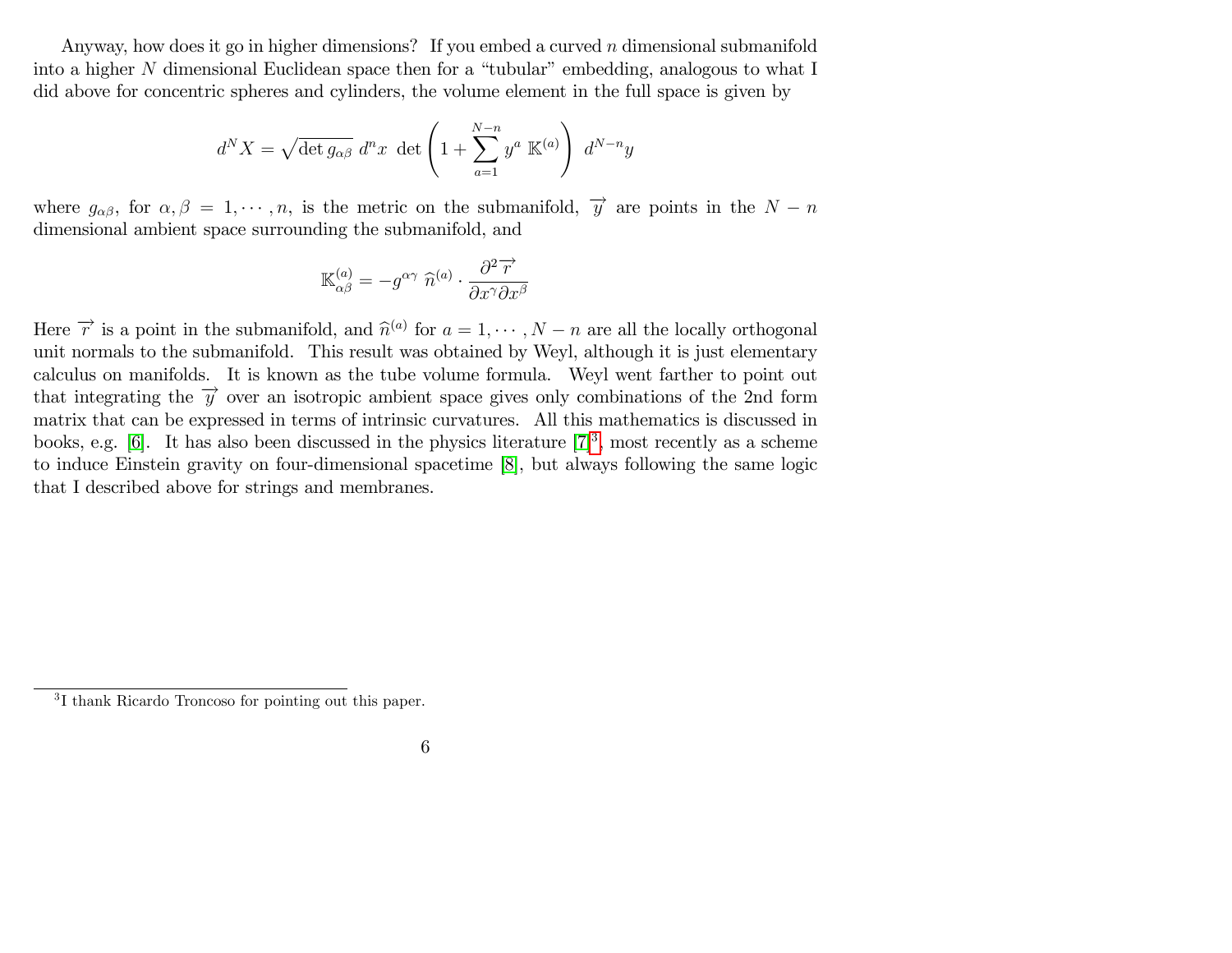For simplicity, consider just  $N = n + 1$ , as I did in the string/membrane case. Then in general the effective volume measure on the submanifold for a tubular embedding is

$$
\sqrt{\det g_{\alpha\beta}} \; d^n x \; \int_{-\varepsilon}^{\varepsilon} \rho\left(\overrightarrow{r}, y\right) \det\left(1 + y \; \mathbb{K}_{n \times n}\right) \; dy
$$

where  $\rho(\vec{r}, y)$  describes a suitable distribution in the ambient space at each submanifold point,  $\vec{r}$ . Previously, for the string/membrane case, I used constant  $\rho$ . But if God were a structural engineer (with a gambling problem?) he might have been enticed by something more like the following, with the submanifold at the center of the "web"<sup>4</sup> and with y indicating the vertical position, say.



<span id="page-6-0"></span><sup>&</sup>lt;sup>4</sup>That's right, we might have been living on the web all along, well before the internet was invented.

<sup>7</sup>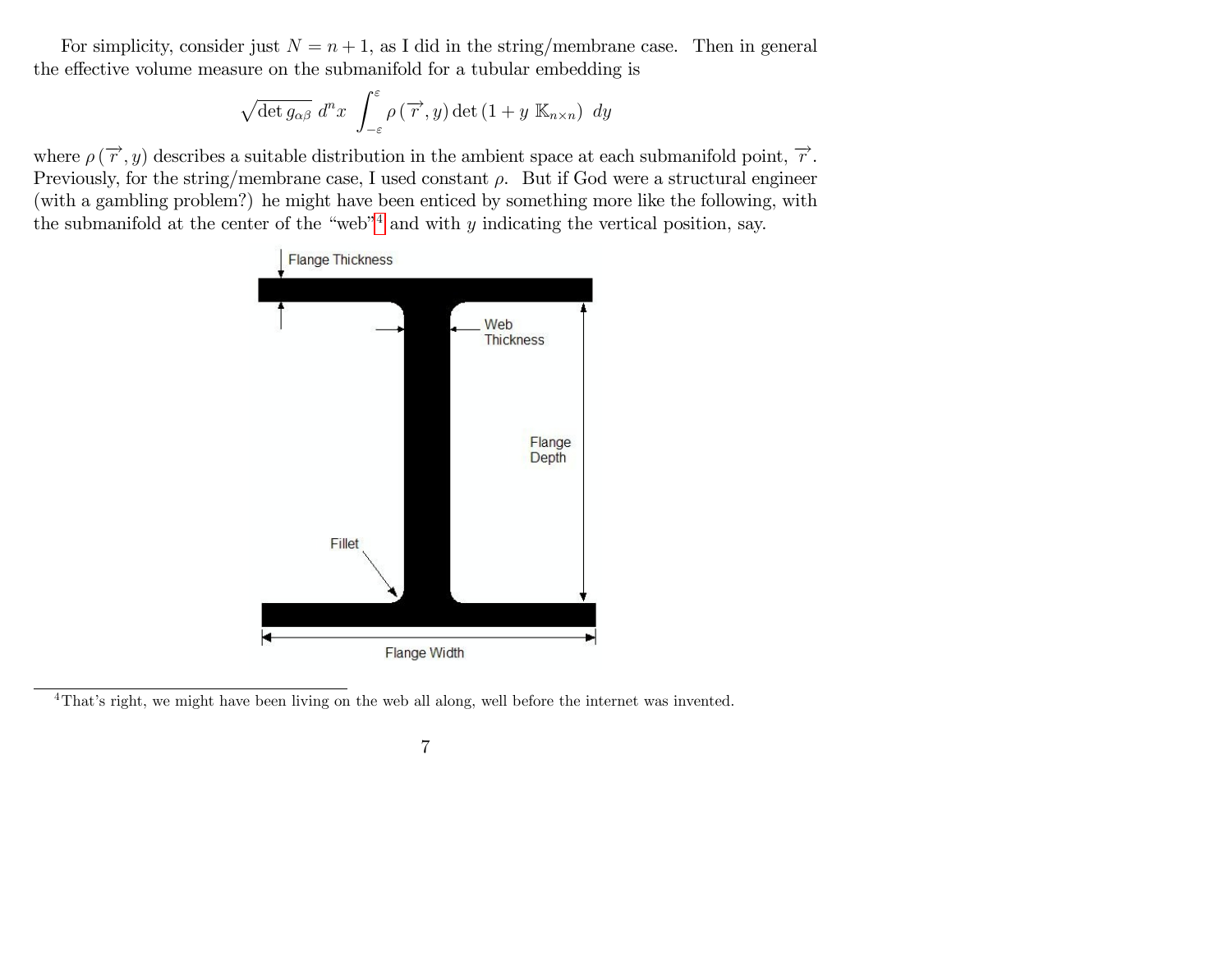In any case, if you take  $\rho$  to be an even function of y, then the y integration produces only intrinsic curvature combinations. Suppressing the  $\vec{r}$  dependence for convenience,

$$
\int_{-\varepsilon}^{\varepsilon} \rho_{even}(y) \det (1 + y \mathbb{K}_{n \times n}) dy = \int_{-\varepsilon}^{\varepsilon} \rho_{even}(y) + \frac{1}{2} R \int_{-\varepsilon}^{\varepsilon} y^2 \rho_{even}(y) dy + \cdots
$$

This follows most easily from an eigenvalue expansion of the determinant.

$$
\det (1 + y \mathbb{K}_{n \times n}) = 1 + y \left(\sum_{i=1}^{n} \kappa_i\right) + y^2 \left(\sum_{\substack{i,j=1 \ j>i}}^{n} \kappa_i \kappa_j\right) + \dots + y^n \prod_{i=1}^{n} \kappa_i
$$

where in diagonal form, at each submanifold point,

$$
\mathbb{K}_{n\times n} = \left(\begin{array}{cccc} \kappa_1(\overrightarrow{r}) & & & \\ & \kappa_2(\overrightarrow{r}) & & \\ & & \ddots & \\ & & & \kappa_n(\overrightarrow{r}) \end{array}\right)
$$

It is well-known [\[9\]](#page-9-8) that the even terms in the eigenvalue expansion of the above determinant can be expressed in terms of intrinsic curvature polynomials.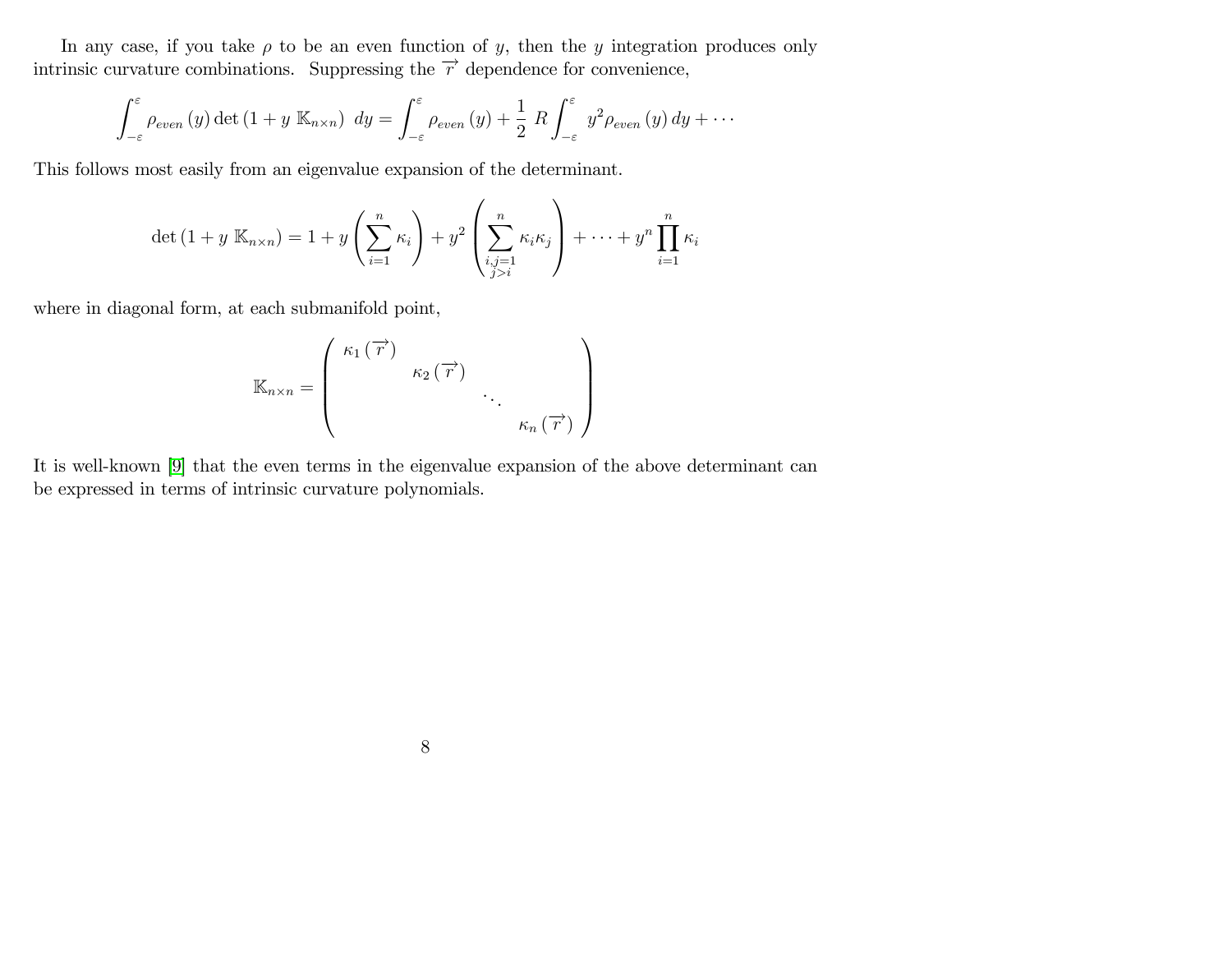Meanwhile, back in physics ...

Obviously, the Weyl formula is not reliable, and probably breaks down, when  $y \approx \min(1/\kappa)$ , since the volume measure is required to be positive definite. This is the mathematical nicety that allowed Ulf Lindstrom to obtain a Polyakov term, I believe.

The leading term,  $\int_{-\varepsilon}^{\varepsilon} \rho(y) dy$ , would represent an effective cosmological "constant"  $\Lambda$  — actually constant only if there is no  $\overrightarrow{r}$  dependence in  $\rho$ .

The second moment,  $\frac{1}{2} R \int_{-\epsilon}^{\epsilon} y^2 \rho(y) dy$ , is effectively the Einstein-Hilbert density, where the integral over y gives the Newton/Einstein "constant" — again strictly constant only if there is no  $\vec{r}$  dependence in  $\rho$ . Note that for positive definite  $\rho$  the  $\Lambda$  and R terms must have the same sign. (Wikipedia says they do not, in the real world, but one has to be careful about conventions.) All the other even terms in the expansion must also have the same sign, unless of course  $\rho$  flips sign for some values of y.

In principle, some  $\overrightarrow{r}$  dependence in  $\rho(\overrightarrow{r},y)$  could account for the anomalous galaxy and cluster rotation curves that are cited as evidence for dark matter. But so far, I have not been able to carefully check the numbers.

From the numerical value of the Einstein constant and the present experimental value of  $\Lambda$ , one estimates that the "flange depth" is approximately the size of the observable universe.<sup>[5](#page-8-0)</sup> Oh Lord!

Finally, if you want a technical problem to investigate, I have not yet found in the literature the extension of Weyl's tube formula to superspace. Of course, the replacement det  $\rightarrow$  sdet is a no-brainer, but the correct replacement of  $K$  in the above formulas is more challenging. The result given in my paper with Peter van Nieuwenhuizen [\[3\]](#page-9-2) seems to be the correct one, even if it leads to a supergravity action of the form proposed by Arnowit and Nath [\[10\]](#page-9-9), rather than directly to the forms found by Ferrara, Freedman, and van Nieuwenhuizen [\[11\]](#page-9-10), or by Deser and Zumino [\[12\]](#page-9-11).

<span id="page-8-0"></span> $5$ As noted by David Fairlie, this brings to mind Mach's principle.

<sup>9</sup>